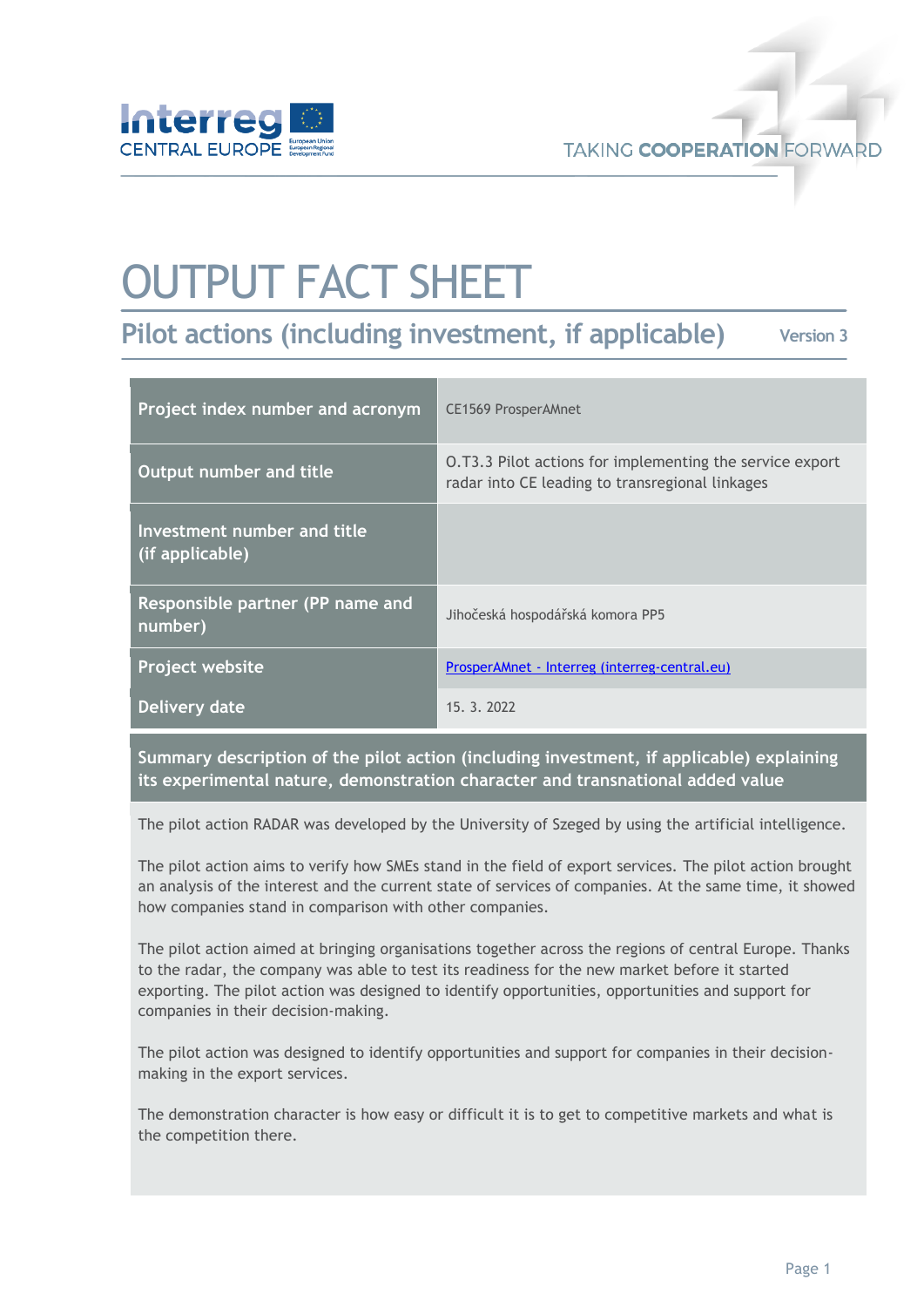

#### **NUTS region(s) concerned by the pilot action (relevant NUTS level)**

PP5 used for the pilot action mostly companies from the NUTS 2 (Southwest CZ) and NUTS 3 (South Bohemian region). Few companies that implemented the pilot action do not have the headquarters in NUTS 3 but they have offices in South Bohemian region or they do business there.

#### **Investment costs (EUR), if applicable**

South Bohemian Chamber of commerce did not use any investment costs in this output.

### **Expected impact and benefits of the pilot action for the concerned territory and target groups and leverage of additional funds (if applicable)**

The expected impact of implementing the pilot action is to improve the quality of export services. By comparing competitors, firms can better prepare for new markets so that they are competitive. Export companies in particular SMEs that start or want to enter new markets and improve the export services of companies can lead to prosperity and strengthen the economic situation of the whole region.

The radar was presented as part of a round table discussion, attended by both companies and institutions. A round table was organised in each region, where stakeholders were invited and the advantages of the pilot action of the project were discussed.

## **Sustainability of the pilot action results and transferability to other territories and stakeholders**

Responsible partner will ensure the sustainability of the radar and its future use. As the tool is developed with artificial intelligence, it can be regularly updated and new data built on a continuous basis, which can lead to the expansion of radar functions. Artificial intelligence is a prerequisite for the digital transformation that is an integral part of the 21st century. Due to its extensive use, the radar can also be adapted to other areas. The radar could be used in the future by other institutions that support exports. It is necessary to take into account the technological parameters of the radar and it is necessary to simplify it for easy understanding and use.